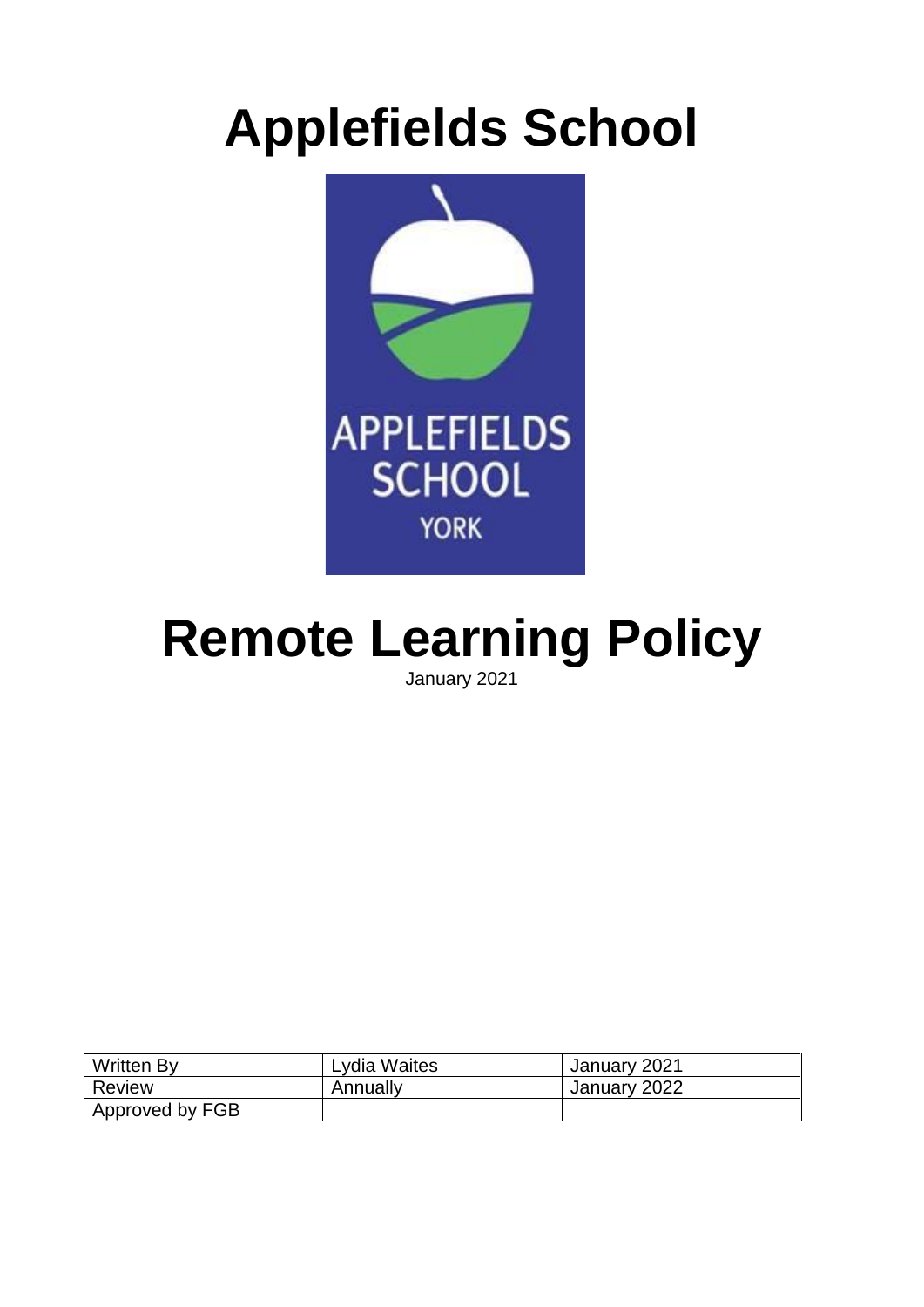# **POLICY STATEMENT**

This policy applies to Applefields School which includes any students on roll and working off-site. This policy is reviewed and updated annually. This policy is informed by the following guidance and advice:

- Keeping Children Safe In Education (September 2020) ('KCSIE')
- Safeguarding and remote education during coronavirus [https://www.gov.uk/guidance/safeguarding-and-remote-education-during](https://www.gov.uk/guidance/safeguarding-and-remote-education-during-coronavirus-covid-19)[coronavirus-covid-19](https://www.gov.uk/guidance/safeguarding-and-remote-education-during-coronavirus-covid-19)
- Safeguarding and Child Protection Policy
- NSPCC<https://www.nspcc.org.uk/what-is-child-abuse/types-of-abuse/online-abuse/>
- CEOP<https://www.ceop.police.uk/safety-centre/>
- Veritau- Assurance services for the public sector

This policy also takes into account the guidance offered by City of York Council, North Yorkshire County Council, East Riding of Yorkshire Council and Hull City Council as part of the interagency safeguarding procedures set up by Local Safeguarding Children Boards.

## **STATEMENT OF INTENT: Wellbeing & Pastoral Care**

At Applefields School we are committed to safeguarding children and young people (CYP) and we expect everyone who works in our school to share this commitment and join us in creating a culture of vigilance.

- This policy has been created to ensure that all our pupils are effectively safeguarded whilst they access online learning opportunities from their homes.
- Adults in our schools take all welfare concerns seriously and encourage CYP to talk about anything that worries them and be confident that they will be listened to and taken seriously. We will always act in the best interests of the CYP and we recognise the importance of maintaining an attitude of 'it could happen here'.
- We continue to take a whole school approach to safeguarding and child protection, so that awareness is raised within the entire school community. This policy applies to all members of staff, including permanent, temporary and ancillary staff, Council Members, volunteers, contractors and external service or activity providers.
- We teach pupils about safeguarding, including online, through various teaching and learning opportunities, as part of a broad and balanced curriculum. Ofsted guidance seeks to ensure that children 'recognise when they are at risk and how to get help when they need it'.
- A secure and caring culture is essential in creating a safe learning environment for each CYP and we aim to create a caring, positive, safe and stimulating environment that promotes the social, physical, emotional and moral development of the CYP. We recognise our school plays a significant part in the prevention of harm to our pupils and that creating an overall ethos of protection with good lines of communication are essential and will further support those CYP who may have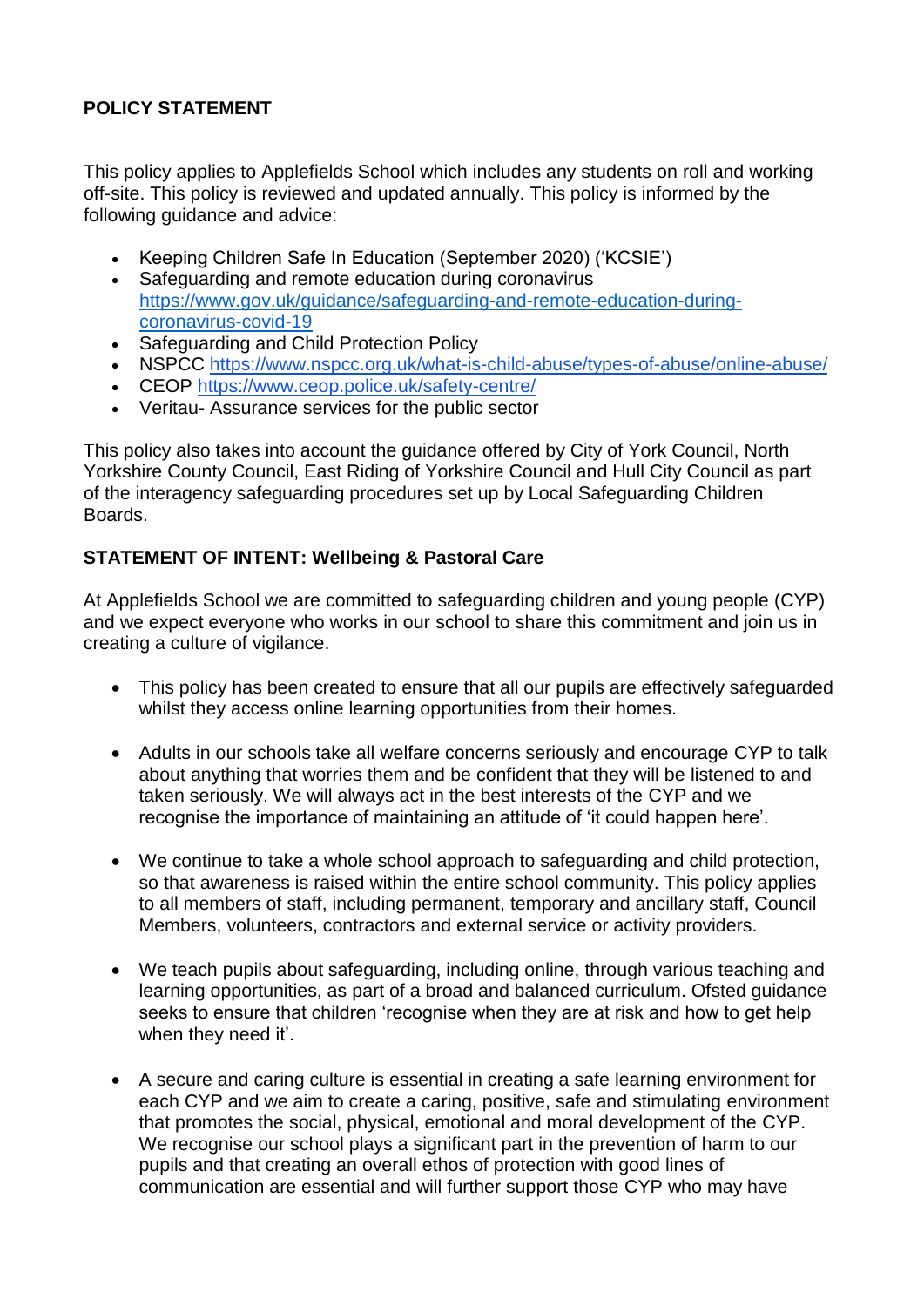heightened vulnerability in addition to their SEND, those suffering peer-on peer abuse and those vulnerable to radicalisation or exposed to extremist views.

- Safeguarding and child protection is everyone's responsibility. Everyone who comes into contact with children and families has a role to play. Our school is a community and all those directly connected, staff members, parents, families and pupils, have an essential role to play in making it safe and secure.
- Applefields School has responsibility to maximise opportunity for the CYP to access learning at all times - a lack of technology should not be a barrier to any child
- Expectations that all children will always participate in 'live' is to be balanced with opportunities to access recordings that better match parental employment (home working, for example) and wider family commitments.
- It is school Extended Leadership Team (ELT's) responsibility to provide on-going staff CPD to support remote learning and provide a rich CPD offer.
- We ensure that information and support is available to all our parents and carers so that they are confident in ensuring children are protected from any online exploitation or criminal activity.
- It is a continuous and rigorous process to be aware, open to and proactive in the identification of any early signs of abuse, harm or maltreatment of a child.

#### **STAFF RESPONSIBILITIES for remote teaching**

#### **Online platforms:**

We will use Google Meet, Zoom and Teams live platforms for teaching online videobased lessons. These platforms may be used for live communication with parents when necessary, or for staff dialling into sessions from home.

In the instance of Teaching Staff delivering a lesson through a live platform, they will observe the following procedures:

- a) Each teacher must initiate the session. A new invite must be used for each separate session.
- b) Parents are made aware that any 1-1 lessons are recorded and therefore need to withdraw should they not want this to take place.
- c) When staff are hosting an online lesson, it must be set up with an @applefieldsschool or school domain email address.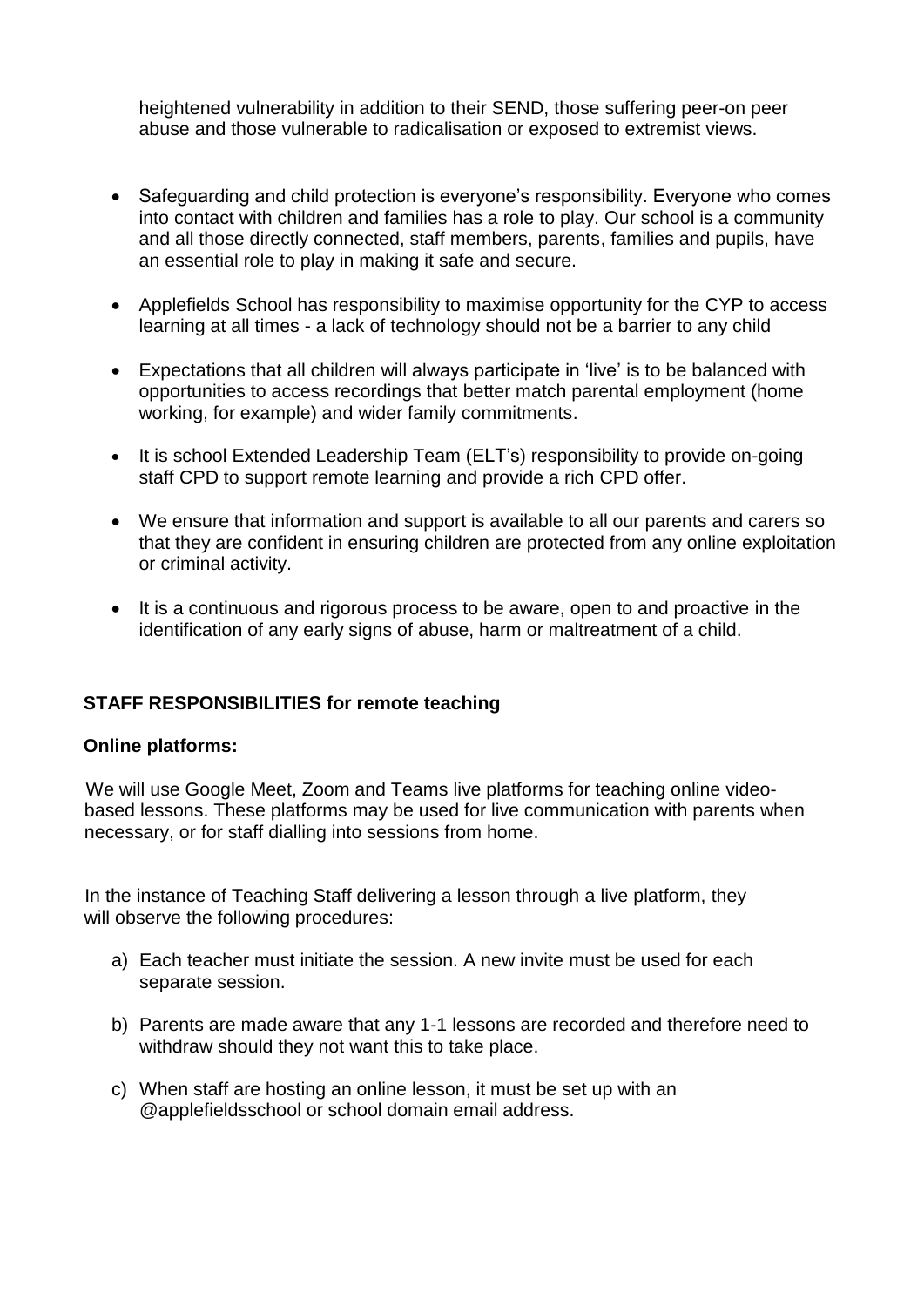- d) Online classroom participants must consist of 2 or more students unless otherwise agreed with ELT.
- e) For certain CYP, one to one learning may be deemed necessary. In this instance the teacher must:
	- Inform the DSL who will have oversight of all CYP receiving 1:1 sessions
	- Sessions will always be recorded and retained for the allocated period agreed by Veritau (6 months).
	- Receive confirmation from the student's parent that they are happy for a 1 to 1 teaching session to be taught.
	- Ensure that the CYP parent is in the same room or in close enough proximity to see and hear all interactions on all calls.
	- Meeting invites will always be shared with relevant ELT member
- f) Once a teacher has scheduled an online classroom, the teacher must only send the link to the parent's email account (not to a student directly).
- g) When teaching in an online classroom, staff need to be business-like when giving lessons: presenting themselves as professionally as they would if they were giving a face-to-face lesson, in dress and in manner: Staff should remember that they need to observe their usual high professional standards at all times.
- h) The broadcast should only take place from an appropriate communal area of their house or area of work. E.g. living rooms, kitchens, home offices and gardens. They must not take place in bedrooms or bathrooms. Protocols must be agreed before the session, e.g. sitting down
- i) If delivering lessons from home, be aware of material that may be visible in the background. Avoid revealing any personal teacher information or other sensitive data.
- j) The teacher of the hosted classroom must remove any students from the online classroom who have not followed the school conduct or are deemed to be wearing inappropriate clothing or in a location that is deemed 'private'. The student may join the classroom again once the issues have been resolved.

## **Emailing:**

All lesson plans, work and communication is accessed through the agreed school platforms.

Staff are only permitted to email parents from their own school account and should record correspondence as a diary entry on PBS. Any concerns arising of a safeguarding nature **MUST** be recorded on PBS as a Safeguarding log.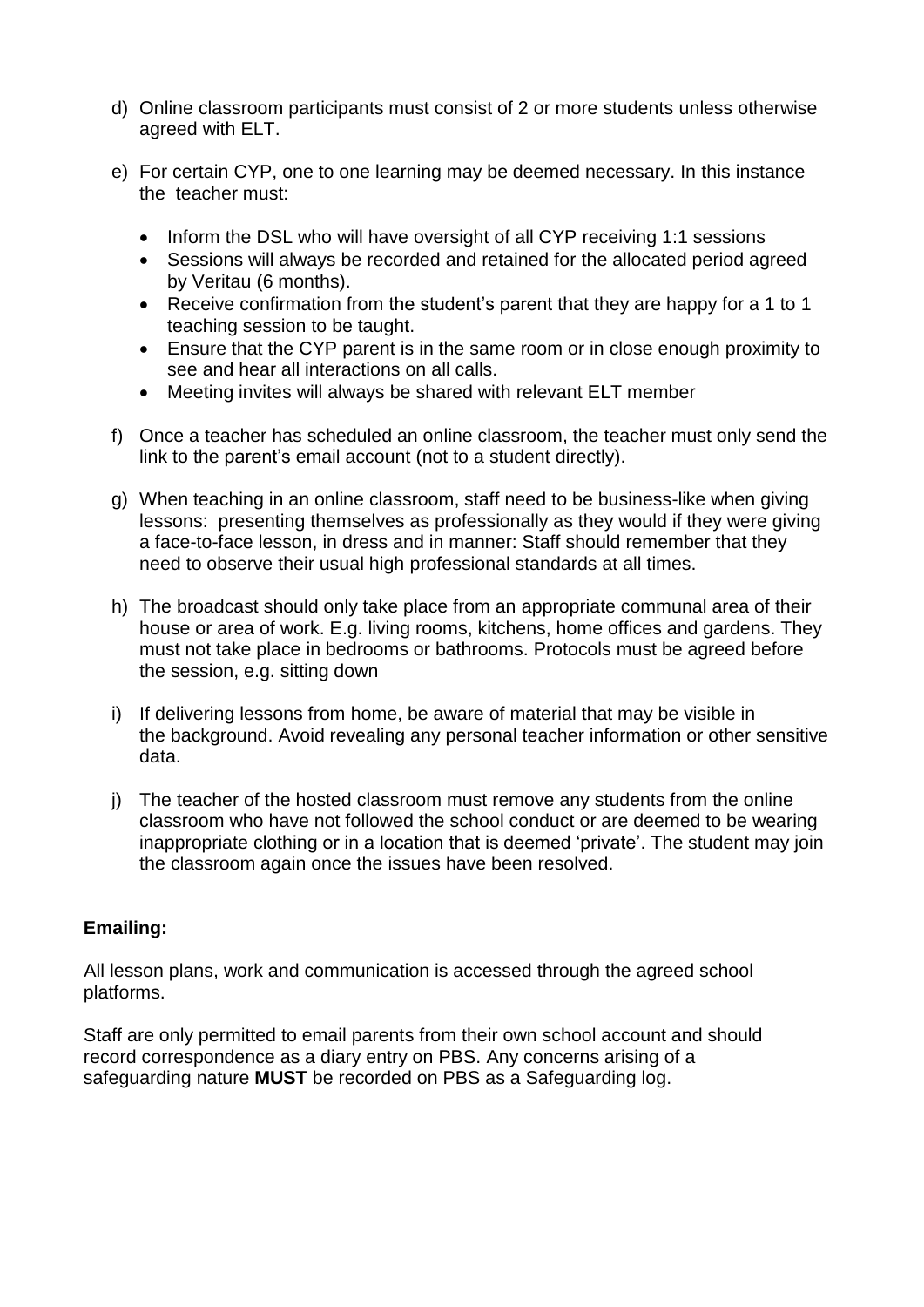# **Applefields School Remote Learning Offer.**

'Remote Learning' refers to the provision of work, teacher support, assessment and feedback from teachers to pupils in the event that normal lessons are unable to be delivered 'face-to-face' as normal.

Situations where this policy may apply include:

- Pupils unable to attend school due to a period of advised self-isolation but who otherwise remain well (**Individual remote learning**) for some pupils at Applefields School this may include extended pupils absence due to medical reasons ie operation recovery.
- An extended period of school closure (**A Period of School Closure**)

#### **Individual Remote Learning**

This section of this policy applies in situations where school remains open and working as normal, but an individual student is unable to attend lessons as normal, but is otherwise well and able to work, e.g. a period of advised self-isolation or an absence that has been authorised by the school in advance.

Across the school a Teacher or allocated Teaching Assistant will maintain contact with children who are not in school, tasks and learning activities will be provided based on the class teachers MTP for the half term. These will be shared with parents via email or Google Classroom, these will mirror class based activities for the half term. Resources and activities such as school work boxes may be provided should a pupil require them, these may be collected by parents, if appropriate, or dropped off by a member of the team. Information will be collated on a 'Keeping in Touch' document for pupils who are not in school and will be added to their Education, Health and Care Plan (EHCP).

## **A Period of School Closure**

Applefields School is committed to providing continuity of education for its students in the event of an extended school closure. While such situations are inevitably highly varied in their causes and ramifications, we will endeavour to provide continued learning for our students during any period of closure.

#### **(a) Short-Term Closure**

For a short-term closure (up to 10 working days) class teachers will coordinate the relevant material and liaise, where applicable, via emails, phone calls and Google Classroom updates with parents and carers. If required, paper packs will be emailed/ posted from school where they can be printed and made available for collection by parents. Some classes may offer remote learning activities as part of the school daily timetable, ie "Good Morning", "story sessions" or others which are appropriate and accessible to the group of students. This could also include daily pre-recorded teacher led sessions.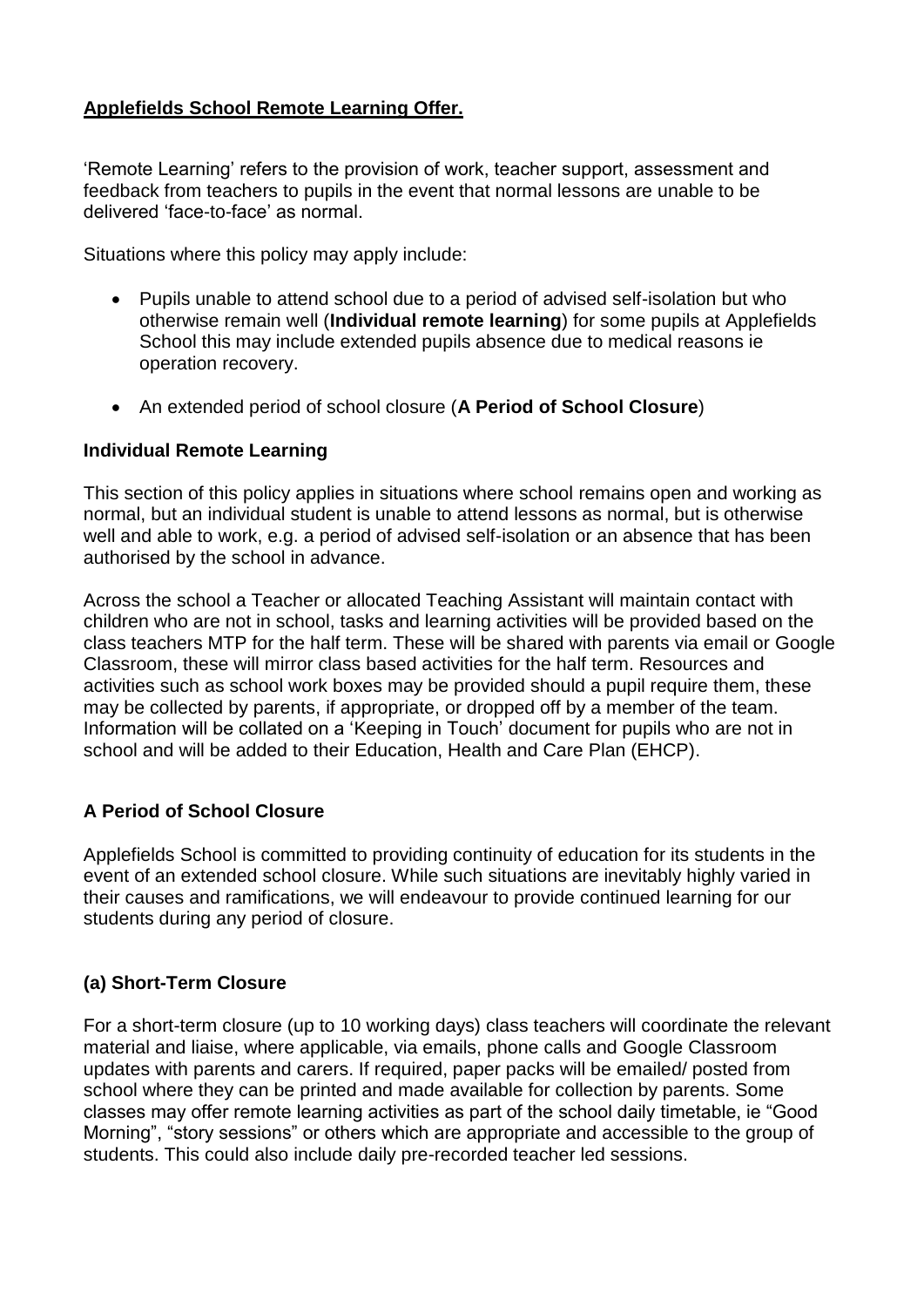# **(b) Longer-Term Closure**

In the event that the school / pod / class is closed for longer than 10 working days, we will move to a model by which the classes in school will set work using Google Classroom and paper based plans which will be emailed to parents. Contact will remain weekly and more often should it be required. Placements will be reviewed and where possible alternatives explored such as; distanced visits, rota of places, and involvement of social care.

Some classes may offer remote learning activities as part of the school daily timetable, ie "Good Morning", "story sessions" or others which are appropriate and accessible to the group of students.

The school reserves the right to vary the methods described in the light of developing situations surrounding the reasons behind any closure.

#### **Expectations of Staff**

Assuming they are well enough to work, staff are expected to:

- Plan lessons which are relevant to the curriculum focus and endeavour to replicate this throughout Google Classroom links for home learning.
- Teachers will review the DfE's list of online education resources and utilise these tools as necessary, in addition to using existing resources from Oak National Academy and other educational online tools.
- Create videos/ provide material for key sessions across the curriculum making reasonable adjustments to ensure that all pupils have access to the resources needed for effective remote learning.
- Ensure that work is set and made available on Google Classroom/ by parental email/ work packs to cover the calendar week ahead.
- Be familiar with the use of email, Google Classroom and online platforms permitted and to be available online through Meet to liaise with other members of their school team.
- Staff must be available for their normal contracted hours. If they are unable to work for any reason during this time, for example due to sickness or caring for a dependent, they should report this using the normal absence procedure.
- Set daily and weekly work including home learning, sometimes via pre-recorded learning sessions, planning ideas and activities and class newsletters. Where appropriate, feeding back on work
- Handle any complaints and make sure they are passed on to the relevant line manager.
- Ask all students to abide in the correct manner when being taught remotely. Enforce this via the Behaviour Policy.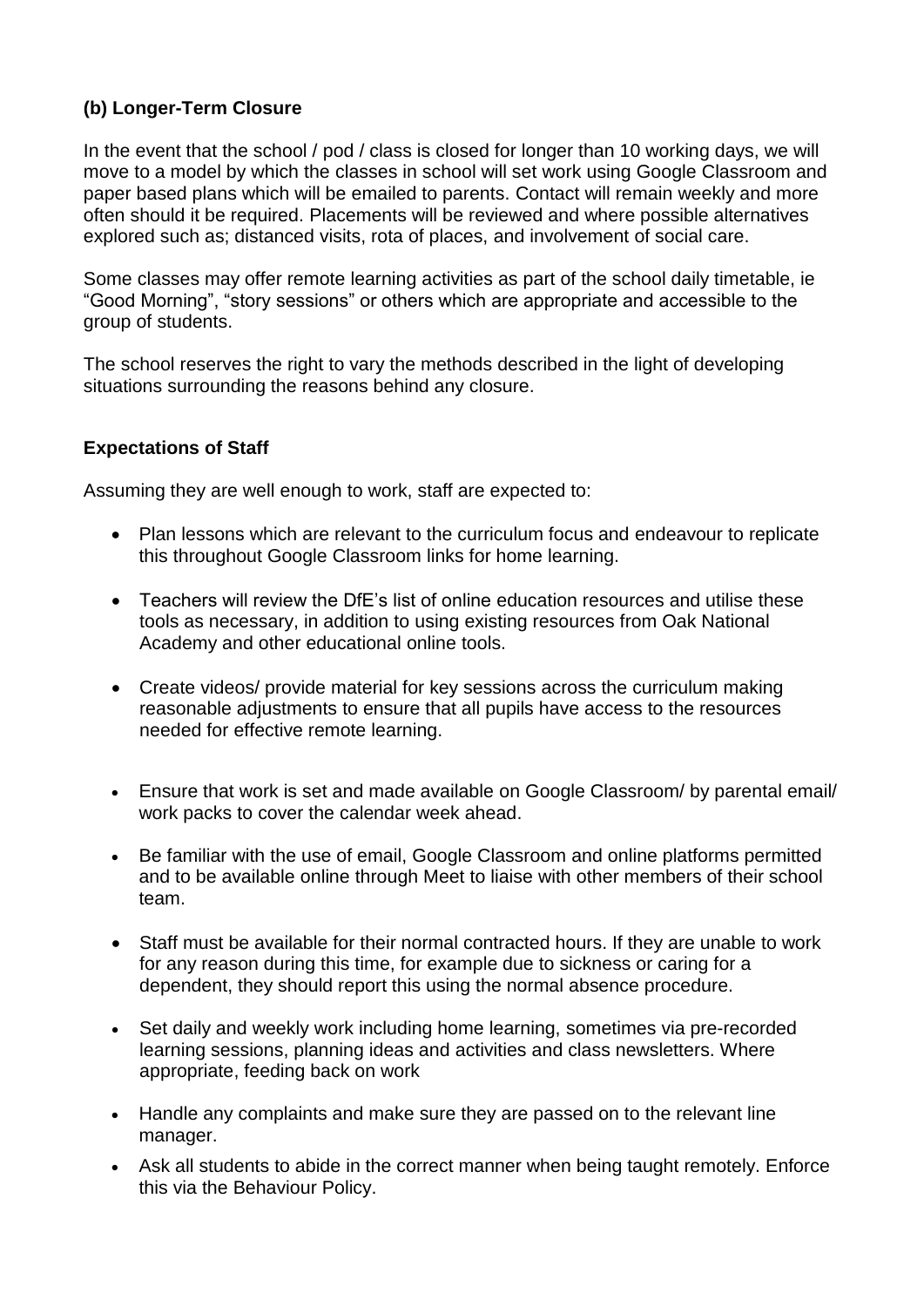- Attend virtual meetings.
- Wear appropriate clothing, use appropriate language.
- Teachers liaise with teaching assistants/ support staff with regards to subject content.
- Carry out welfare calls to students and their families.
- The class teacher/ TAs must make contingency plans for the sessions to be led by another member of staff should they be unwell.
- The school understands that pupils learning remotely have the right to privacy out-ofhours and should be able to separate their school and home lives – video communication is only permitted during school hours. As much as possible, all email communication with pupils and their parents will take place within the school hours.

ELT will monitor all Google Classroom accounts, PBS diary entries (sample) and check remote education for students unable to access online learning. In addition, ELT will liaise with the wellbeing team on welfare calls. Staff should continue to flag issues up with ELT rather than assuming all diary entries will be read for every student.

A range of learning materials can be made available to children and families for the purpose of providing remote learning, the school may make use of:

- Practical tasks ie work packs of resources.
- Educational websites links and online activities-Oak National Academy.
- Reading tasks
- Live webinars
- Pre-recorded video or audio lessons

#### **Expectation of parents**

.

- Where possible it is beneficial for children to maintain a regular and familiar routine which maintains the structure similar to a school day. Families should make plans to complete the work where possible as long as it doesn't cause the student/ family unnecessary distress due to the nature of their own work or the pupils' SEND.
- Should anything be unclear in the work which is set, parents can communicate this via the school team/ email address
- Work which CYP complete at home should be shared via Google Classroom/ staff email.